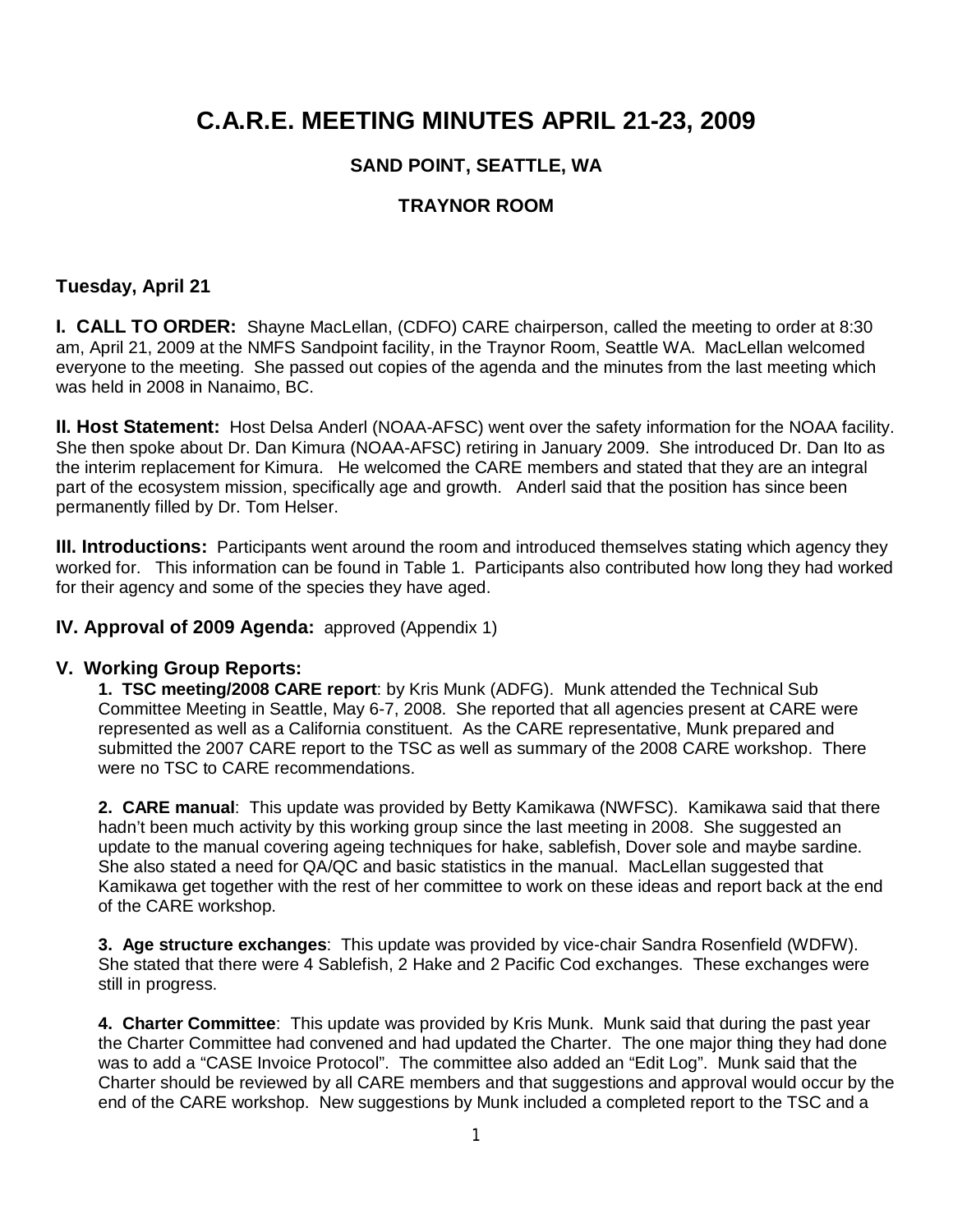report on how to do the minutes. She would also like to see a link from the agency that originates an exchange to the Age Structure Exchange Case Invoices on the website. MacLellan said that she would like the incomplete information on the invoices filled in. She would also like to see CASE forms updated. This information should be forwarded to Rosenfield, vice-chair, within a month of this meeting. Start with present exchanges and work backwards to 2006.

5. **Website**: Update was given by Jon Short (NOAA-AFCS). His comments were that the website was coming along nicely. The 2008 minutes were up but they needed to be approved. The production numbers for each agency and the methods used for ageing had been added as well. The CARE web forum has been launched. Nikki Atkins (NWFSC) is the content manager and Short is the tech manager. MacLellan stated that some things are missing from the website. She would like the exchange table updated. Also, she said that the working groups and charter group were lacking in content and an index for the charter would be helpful. This was also to be discussed under Topics for Discussion #2a. MacLellan asked Atkins to write up options of how to report the missing information on the website. This information is to be provided at the end of the workshop. Short continued his update by saying that CARE members have a 3 year period to evaluate the Care website forum. He also encouraged the members to check the Care website forum weekly and respond to questions that were posted.

**6. Forum**: Update provided by Atkins. She suggested we all use the email at the website to contact other CARE members or to relay announcements either instead of or along with regular agency email. The CARE website is care.psmfc.org. Atkins went on to say that she checks into the forum on a regular basis. Members can post photos, files or questions. MacLellan asked Atkins to put together an example of how the forum works. The forum is still in the test phase and she is waiting to see if it is used at all. Darlene Gillespie (CDFO) asked how long before Atkins would respond to a question. Atkins said it took a couple of days to a week to respond. She suggested that the forum be used by CARE members only.

### **VI. CARE Recommendations:**

#### 1. **2008 CARE to CARE status**:

- a. **2008CC-01**: Move CARE meetings to odd years beginning 2009-approved and completed.
- b. **2008CC-02**: Add disclaimer & citation info to CARE website- There is a draft of a disclaimer but nothing is on the website. The CARE members voted in 2008 to add a disclaimer and a citation which would be updated on the website. Short said he would look into it. The draft is in the 2008 minutes.
- c. **2008CC-03**: A trial CARE forum was created. CARE members need to login to the website to see if this is a good idea. Goetz suggested CARE members check the forum daily.
- d. **2008CC-04**: The approval of CARE minutes via email was a success. A copy of the CARE minutes is on the website.
- 2. **New for CARE 2011**: Munk suggested a link for the officers and the charter so when you look at the chair on the website it is linked to the charter which outlines specific duties. Also, somewhere on the site there should be recognition of working groups.

#### **Break**

### **VII. Ageing Labs Overview and Update by Agency**:

**1. ADFG**: Summary provided by Kris Munk. The ADFG has 4 age reading sites: 3 regional offices, 2 which are in Homer and 1 in Kodiak and the statewide office in Juneau. One of the Homer sites is Sport Fish division which ages sport caught groundfish. The remaining age sites are commercial Fish Division and these age samples are caught in commercial or research fisheries. Statewide in 2008 over 11,000 ages were produced. These ages came from over 15 different species of groundfish. Sablefish dominate the ageing for all offices. These ages comprised 71% of the data produced. In addition and related to these age data, over 20,000 age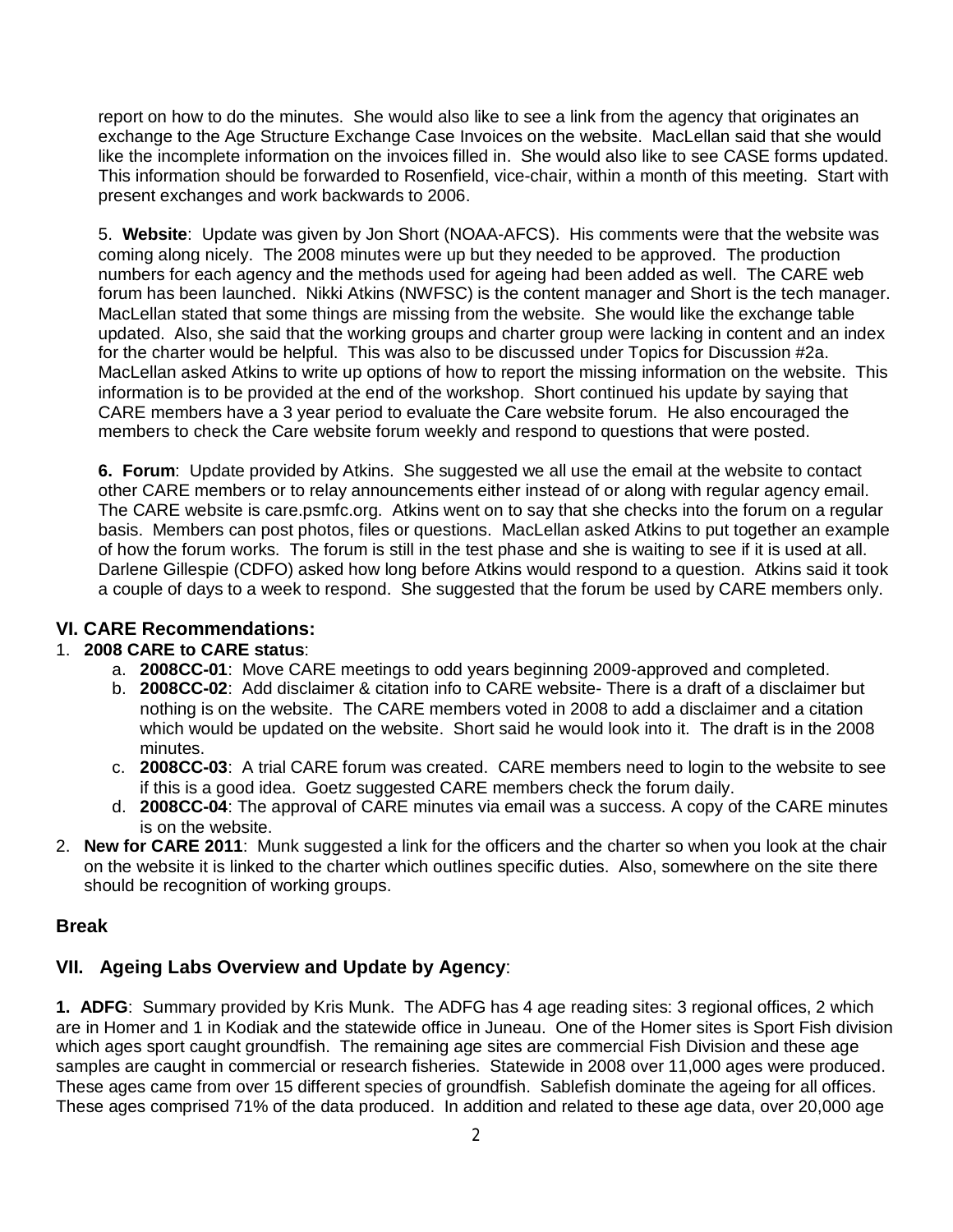structures were measured. These measurements are used for age related studies. Other studies that ADFG are conducting include age structure comparisons with lingcod (Dunne) and bomb radiocarbon age validations. Recent radiocarbon work has revealed a new maximum age for *Sebastes melanops* (black rockfish) to 56 years old. Ongoing radiocarbon studies now include data for 15 species of groundfish. Another ongoing study is investigating regional differences in radiocarbon around Alaska. Also they are in the process of extending the radiocarbon curves for *Sebastes ruberrimus* (yelloweye) and *Sebastes maliger* (quillback).

**2. WDFW**: Lance Campbell summarized the agency's activities since the last CARE meeting. WDFW has 2 groundfish age readers. They age a range of species including many different species of rockfish (~3000 samples), pacific sardine (~2000 samples), lingcod (7500 samples), petrale sole (~2800 samples) and spiny dogfish (~350 samples). Campbell's position includes the ageing of salmon scales. He's interested to find out during the workshop how other agencies store their structures for the long-term. MacLellan agrees that this topic is important and it will be covered in the workshop during VIII (topics for discussion). It is also mentioned that WDFW will be starting to age a large sample of Pacific Ocean Perch otoliths which contains samples dating back to the late 1970's.

**3. AFSC**: Betty Goetz outlines her agency's update. AFSC has 12 employees including a program leader, 2 team leaders, a website/data manager, 2 researchers and 6 age readers. She reiterates that Dr. Dan Kimura retired in January 2009 and the new Program Leader will be Dr. Tom Helser (May 2009). Production ageing for her agency in 2008 includes approximately 30,500 ages. There are 12 species that AFSC is currently evaluating for production ageing and/or non-commercial ageing. Greenland turbot and Shortraker rockfish are species that are being checked for criteria. Another project includes the development of an Age and Growth Manual which should have an initial draft date of 5/5/2009. The editing of this manual is being done by Beth Matta. Craig Kastelle (AFSC) does the radiocarbon bomb validation work for the agency. In other business, AFSC will be moving to glycerine/thymol, instead of ethanol as an otolith preservation medium for all survey and fishery samples for the 2009 field season.

**4. ODFW:** This update was presented by Josie Thompson. She reported that the agency has 2 agers (one works ½ time) and they produced ages for ~4000 structures. The group has been ageing Kelp Greenling and Cabezon. A method for breaking and baking the greenling otolith has been used with good results. A reference collection of images from greenling otolith has been assembled. Cabezon sport samples will be thin sectioned for upcoming ageing. Thin sectioning will be contracted out. Other projects ongoing include an Aurora rockfish chronology and maturity study and a black rockfish growth comparison with un-aged California otolith. Thomspon also stated that her lab has storage issues with their archived samples. New business includes the purchase of a new polarizing light source for the microscope and the examination of using hagfish teeth as a potential ageing structure.

**5. NWFSC:** Patrick McDonald provided this agency's update. In 2008, the lab lost one ager and replaced her with Louise Taylor. The unit has 4 full time ageing technicians along with McDonald's position which is 1/2 time ager and part time supervisor. Since the last CARE workshop last spring the agency has moved their storage unit out of the tsunami zone. This storage unit houses otoliths from the NWFSC surveys, hake bycatch samples and some California and Washington commercial samples. The lab production aged the following species: Pacific Hake, petrale sole, POP and darkblotched rockfish. New species included splitnose rockfish and greenstriped rockfish. In order to age these new species, the lab developed criteria and gathered measurement data on the juvenile years to assist in the ageing efforts. Other notes of interest were that NWFSC personnel participated in the 2008 Western Groundfish Conference in Santa Cruz, CA and the lab did exchanges with both the SWFSC for splitnose and with CDFO for Pacific Hake.

#### **6. California**- No presentation.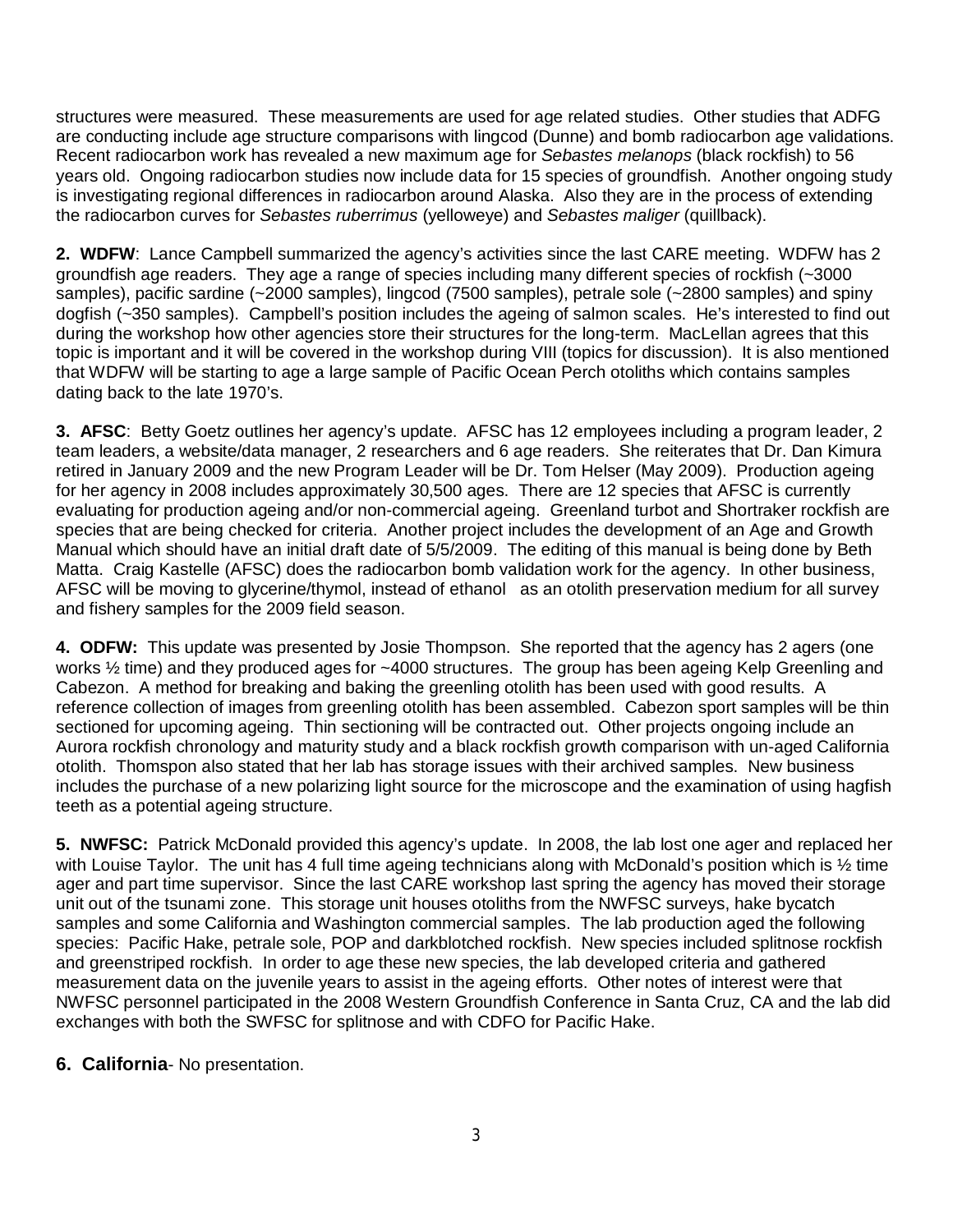**7. IPHC**: Joan Forsberg and Wischniowski shared the update for their agency. The IPHC ages only halibut otoliths. Forsberg spoke first saying that 98% of the ageing done by their 4 age readers' is production ageing. The halibut aged were broken down into 5 groups: Commercial samples account for about 15,000 otoliths a year, setline survey samples also account for about 15,000 a year, NMFS trawl survey comprises 2,000-5,000 otoliths, approximately 4,000 otoliths come from ADFG sport samples, and finally, about 500 otoliths per year are collected from recovered tagged fish. She stated that her agency uses tray biens for storing their otoliths which have been cleared in a glycerin/thymol solution. Forsberg says that 90% of the halibut ages are released before they have 2<sup>nd</sup> ages completed. Wischniowski then reported on the research the agency has been working on. First, there is a juvenile study involving small halibut <30mm to determine the first, second and third years of winter growth zones to determine the rate of change of otoliths growth in degrees of latitude. In addition, checks on these otoliths are being measured to determine if localized conditions can be used as a geographical marker to ID these halibut to location of origin. Next, he spoke of a juvenile laser ablation project to determine if there is chemical difference between true annuli and checks. Initial studies have indicated that increased levels of SR88 in a hyaline zone maybe indicative of a true annulus. The third ongoing project involves an edge type deposition study that will determine what time of year in relation to increasing latitude does annulus deposition occur as well as where on the otolith's annulus deposition first occurs which will help to define edge code. Upcoming projects include a Bering Sea Bomb Radiocarbon Curve Project (to aid in validation studies of fish species in this body of water) as well as a Daily Growth MIA Project (which will investigate the amount of time larval halibut spend in the water column before settlement). In the future the IPHC would like to do more bomb carbon projects on halibut.

**8. MLML:** did not send a representative to CARE workshop.

**9. CDFO:** MacLellan summarized her agency's update. Staffing has remained unchanged since 2008 which includes 10 staff, 9 of which are agers. Events hosted since the last CARE workshop included a Centennial 5 day Open House in April 2008 and the ICES Redfish Ageing workshop in September 2008. Ongoing projects on geoduck include using C14 in geoduck to compare to cross-dating, establishing cross-dating as a tool that improved accuracy and precision of age data and initiated "dead shell" study to extend chronologies back in time and to add to historical age data set/set stock assessment. Another project is to assess cross-dating as a tool for production ageing rockfish using yelloweye otoliths.

### **VIII. Topics for Discussion/New Business**

### **1. Symposiums/Conferences since CARE 2008 and upcoming:**

- a. **ICES Workshop for Age Determination of Redfish** by MacLellan which was held Sept 2-5, 2008 and was hosted by Canada. The International Council for Exploration of the Sea included seven labs that exchanged images of thin-sectioned samples. During the workshop these images were projected onto a screen and this was an excellent way for the group to discuss the images.
- b. **CARE presentation at IOS 2009 Monterey, CA**. The International Otolith Symposium has asked for a representative from CARE to attend the conference. It could be either an oral presentation or a poster or both. MacLellan asked for ideas for topics and which method would be best suited for conveying the message of CARE. Omar Rodriguez (NWFSC) suggests that the content of the material should include what CARE is about, which species are aged, how CARE has evolved and how we contribute to the ageing community. MacLellan notes that the abstract for the conference was due in March but the organizers extended the deadline for our submission. MacLellan suggested that this should be discussed by a working group during this workshop. Josie Thompson (ODFW) agrees to lead the working group with Rodriguez (NWFSC), Robert Tobin (IPHC) and Gillespie (CDFO).
- c. **Other conferences** upcoming are the radiocarbon conference from May31-June 5, 2009 in Hawaii. Munk will have a poster at the radiocarbon conference.

#### **2. Topics for Discussion:**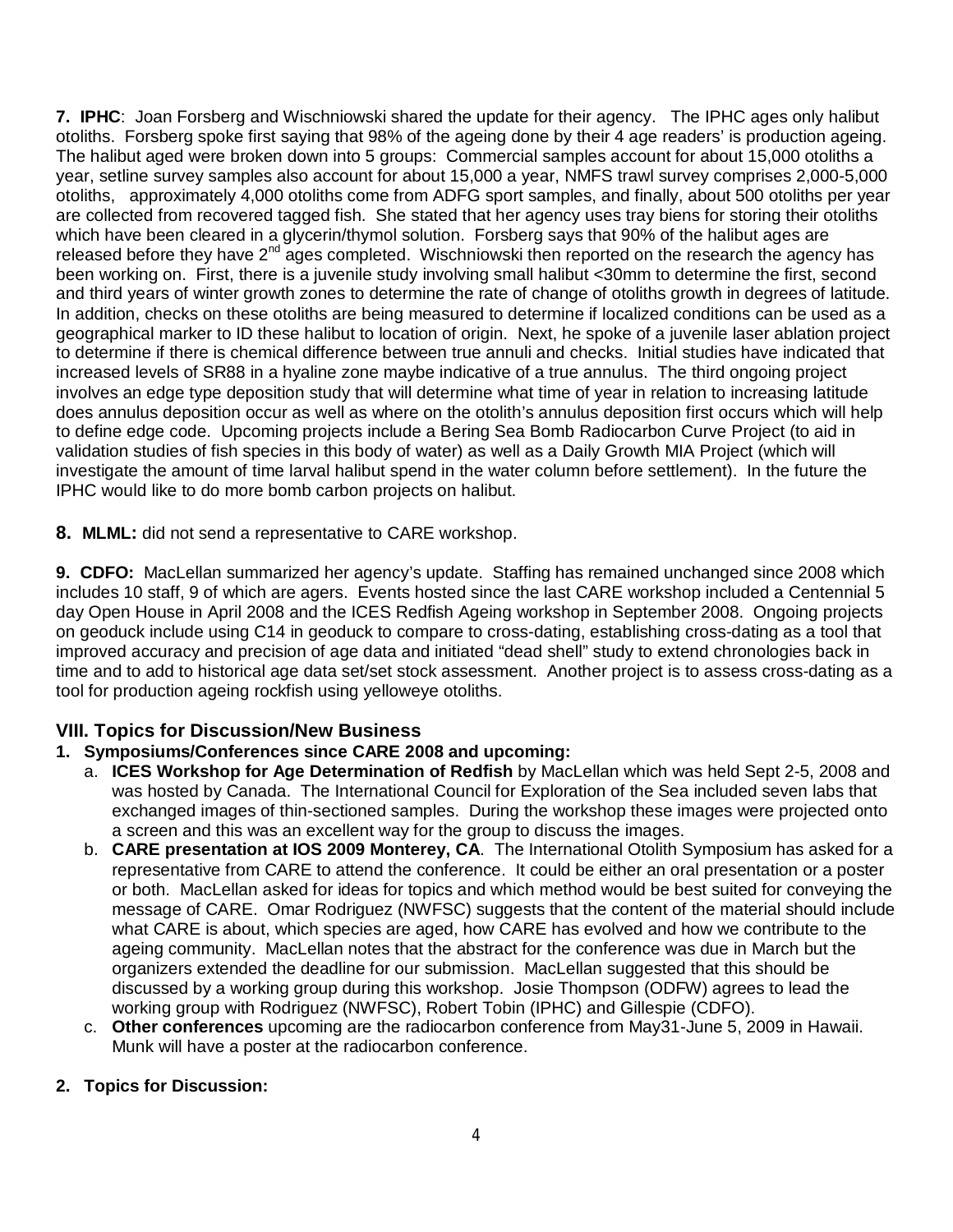- a. CARE Website: MacLellan started the discussion on how to better define working groups, roles, purpose and activities in the Charter. These ideas are buried in the Charter and need to be easier to get to. Also, CARE working groups are not addressed in the Charter. Overall, the website Charter could be more informative and easier to use. Short said that we already have a clear structure of the Charter; he agrees to return on Thursday with revisions. Sonya El Mejjati (ADFG) agrees to join the website committee with Short and Atkins and to help work on addressing these issues. Darlene Gillespie (CDFO) thinks that the website should outline the members of the workgroups.
- b. Steve Wischniowski (IPHC) led the discussion on how to establish a CARE protocol for dealing with old samples. He goes on to say that IPHC have found non-halibut samples from the 1960's. Since his agency doesn't age non-halibut species, he is unsure how to handle requests for these samples. He is looking for feedback from the CARE members and maybe start a working group to develop guidelines for archived samples. MacLellan starts the discussion by asking what the samples would be used for. Would the otoliths be used for carbon dating (which would destroy the otoliths) or would they be used for ageing (which would leave the otoliths intact)? CDFO uses common sense protocols which they have developed for ageing requests. Munk adds that ADFG determines whether the request is from an outside group, (which they would use more strict and formal guidelines) or a request from users inside their agency (which would be treated as a top priority). Kastelle agrees with Munk's protocol. He states that IPHC ages only one species where NMFS ages multi species. Wischniowski suggests photographing the samples before releasing them to an outside group. MacLellan sets up parameters for the working group. She would like them to set up guidelines specifically for IPHC's situation with the 1960's collection as well as accumulate ideas for different agencies protocols. The working group consists of Munk, McDonald, Wischniowski and Kastelle.
- c. Wischniowski led the discussion on the use of digitized otolith reference sets. IPHC is interested in digitizing a reference set but feels they need a standardized method for the photos. He is curious if any other agency had a reference set of photos. Anderl states that she has a random collection of structures by species and she uses the photos for training purposes. One problem that Anderl has with the digitized photos is the lighting of the structure. Manipulation of the light is necessary to different areas of the otolith to see all of the otolith from different angles. Multiple images may be required and then stitched together to get the best overall image of the otolith. She states that Short came up with this new method. Atkins suggests using a black and white photo that makes the image cleaner. Rodriguez comments that CS3 does the image stitching for you. Short says that he uses CS3. Munk states that the person taking the image must outline the parameters that were used to manipulate the image. Kastelle comments that journals require you to state which filters you used so that the image can be reproduced. MacLellan suggests that a presentation from a professional company in 2011 may be a good idea. It is suggested that someone contact the Bartells and Stout representative to do a presentation on photo imaging and how to get the best photo image for photo archiving. Anderl volunteers to be in charge of setting this up for the 2011 CARE workshop.
- d. McDonald leads the discussion on the need for standard age reader ID that could be used in the state/federal/provincial databases. Munk states that her agency uses unique reader ID's: initial, initial, last name. Goetz comments that their agency has no unique reader codes, they use a one letter code. Thompson suggests that ODFW, WDFW and NWFSC standardize their reader ID's since we use the same database (BDS). Munk agrees. Short comments that he recycles the letter and matches it up with a person. Munk uses a drop down box method. Thompson asks if this is a PACFIN issue. MacLellan states that this is a CARE issue but it could be handled outside of CARE. MacLellan reiterates that this issue can be addressed outside of CARE.

#### **Break for lunch**

#### **IX. Scientific Presentations**

**1. Known-age Sablefish research** was presented by Delsa Anderl from the AFSC. Since the 1980's, the AFSC has aged about 48,000 sablefish. The agency usually has 2 agers that are experienced at ageing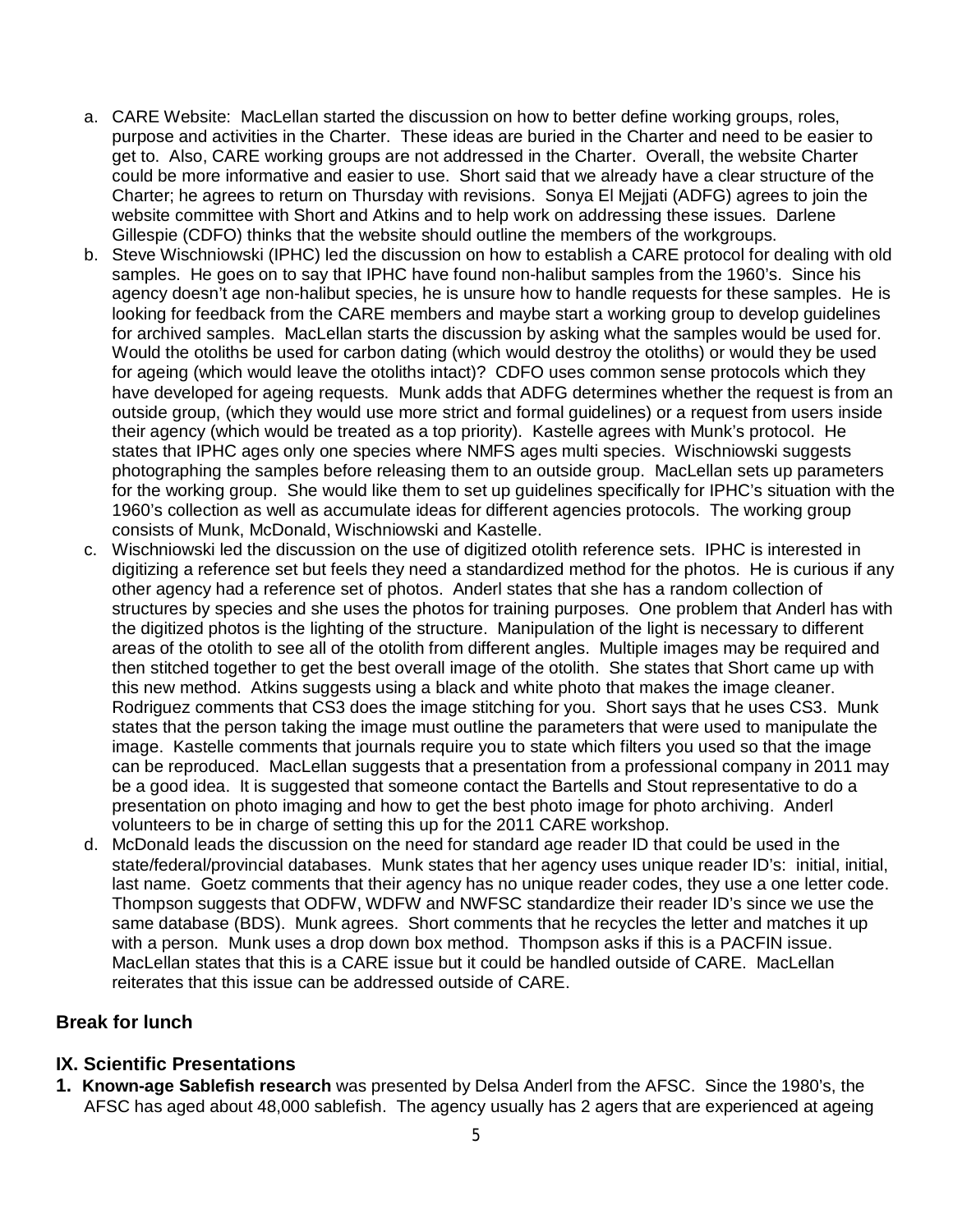sablefish. The reader protocol for their lab is that the reader ages 100% of the sample while a tester ages 20% of the sample. Discrepancies are resolved between reader and tester. The Known-age Sablefish Study consists of two study groups. The Known-age I group study was conducted using 2 readers ageing a sample of 140 sablefish otoliths. This sample contained 49 known- age otoliths. The fish had been at liberty for 1-8 years and the sample had an age range of 2-38 years. The Known-age II group was conducted using 3 age readers ageing 334 samples. 171 of these samples were recaptured known-age otoliths. They had been at liberty for 0-20 years and had an age range of 1-47 years. One reader was involved in both studies. Results were presented for known-age I and reader agreements, known-age II and reader agreements, and reader I drift after 10 years in table and graph formats. Anderl concluded that sablefish are difficult to age because of broad, checky early years, edge type problems, the lumping vs. splitting dilemma and other morphological considerations. She then showed slides of different sablefish otoliths, the good, the bad and the ugly to illustrate these problems.

- **2. Ad Hoc Sablefish group results** were presented by Munk. The Sablefish Age Readers Ad hoc working group was a reworking of the previous attempt at a Sablefish age readers workshop that was to happen in 2007; it never did. The goals which this working group outlined in the agenda developed April 2008 were:
	- 1. Document and report current age-reading standards with a comprehensive age structure exchange
	- 2. Calibrate interpretation of sablefish patterns

3. Document and report size differences for up to age-1y (1+June) sablefish stocks from north to south Group results are incomplete at this time. Beginning with goal #3, 4 agencies (ADFG, CDFO, AFSC and NWFSC) submitted known-age sablefish to ADFG for measuring of these structures. Comparisons of these data are in progress. We are doing this exercise to look at the differences in size between areas; key in this is the presumed known-age size. For goal #1, this past winter we undertook a comprehensive age structure exchange. Each agency submitted 20-24 specimens, round robin, to other agencies. At least 5 specimens in each sample were heavily imaged with each agency marking the annuli on the image referencing the specimen. Each agency then collated annotations which will be discussed at the 2009 CARE workshop. Work that is still needed before this goal is achieved is the assessment of precision results. Goal #2 specifies calibration work which will be accomplished at the 2009 CARE workshop.

Past working group lead (2005-2008) Munk was replaced by MacLellan effective January 2009.

- **3. Lingcod fin/otolith comparison** by Willy Dunne (ADFG). Dunne's study is a comparison of fin rays and otoliths for age estimation of lingcod. He states that the lingcod fin ray has historically been the standard structure used for age determination. He outlines 2 examples of why fin rays are problematic. First, it is very time consuming thus expensive to prepare lingcod fins for ageing. There is also "resorption" of the early annuli that result in poor age estimations. Otoliths on the other hand require significantly less preparation time and don't have "resorption" of the annuli during the early years of life. Dunne also states that ling cod fin rays have been validated but otoliths have not. The study's results include the age comparison of fin rays vs. otoliths from 380 samples from 2008, the results of a 2008 lingcod fin ray precision test using 109 samples and a 2008 ling cod otoliths precision test using 198 otolith samples. Also included was a length at age graph (otoliths vs. fin ray) and a 2008 lingcod fin ray vs. otolith age frequency distribution graph. Dunne outlines the future work that will be done which includes expanding the collection with samples from the 2009 season, measuring otoliths of 0, 1 and 2 year old ling cod and examining differences in patterns based on geographic location. He would like to have an exchange between different labs and have biometric support and analysis.
- **4. Overview of recent research at AFSC** by Craig Kastelle –Rex Sole- Growth vs. area study-regional growth differences between rex sole from the eastern and western sides of the Gulf of Alaska are being investigated. Bomb Radiocarbon of Dover sole was outlined and found to exhibit a bit of a phase shift compared to the halibut reference curve. This is thought to be based on the sampling methods. Also discussed findings of shortraker rockfish bomb radiocarbon results.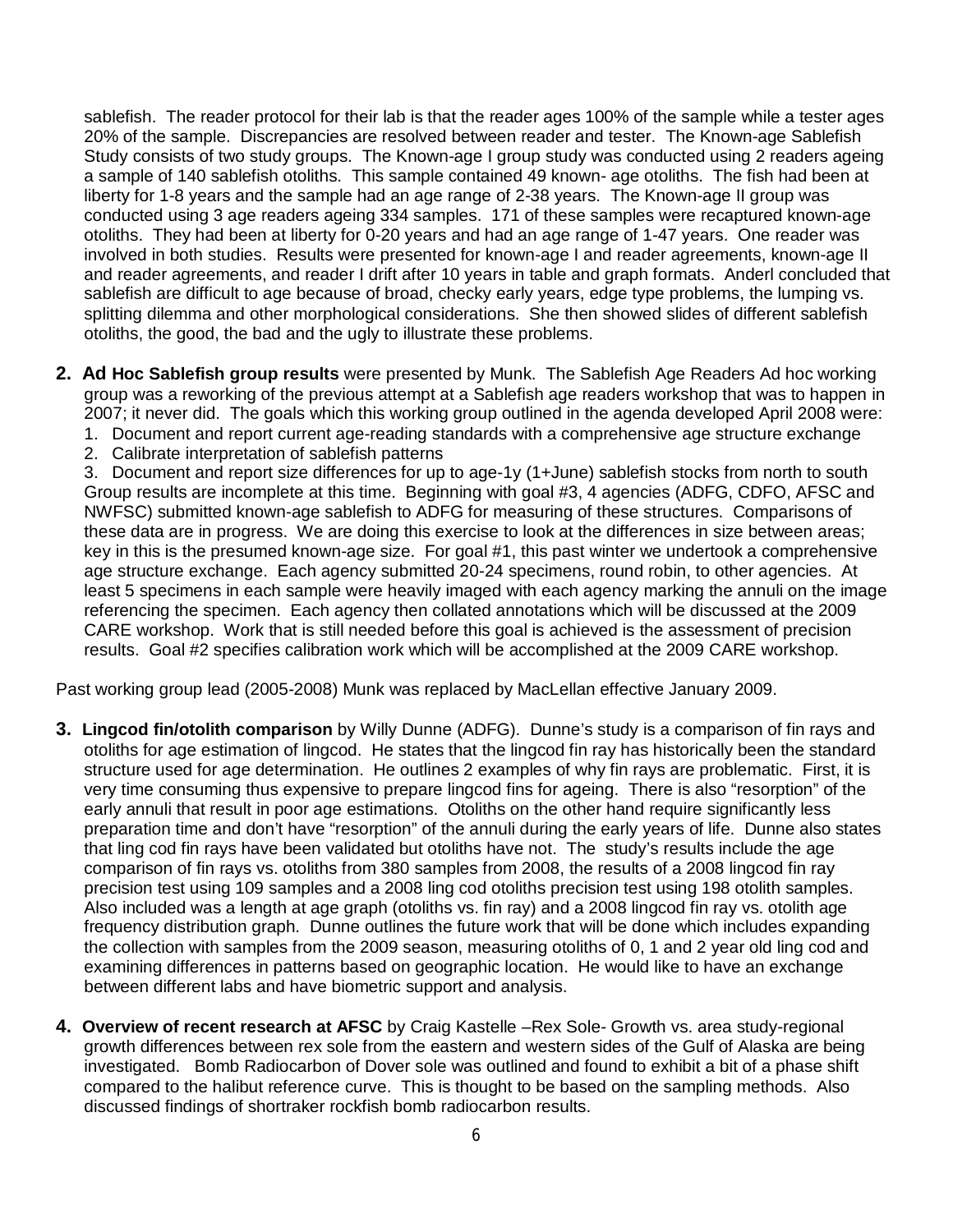**5. Automating image cataloging &photo-merging using Excel macros and Photoshop** presented by Short. This presentation started with Short explaining the different types of metadata. Examples of external sources are photo organizing databases or sidecar files. Internal sources are EXIF, TIFF, Windows, Dublin core, XMP and IPTC. AFSC has taken ~20,000 pictures, 160 GB of images using JPG, TIF and PSD. Labeling of the metadata for these samples includes biological data, otolith characteristics and growth patterns. AFSC noticed that they had similar data, serially named images and data that already exist in the database which results in the perfect conditions for automation of an image catalogue. Goals for the agency are to make entering the metadata easy, batch processing large groups of photos, being able to search images by biological and catch data, embedding metadata into images and being able to merge photos. In order to attain these goals, Short says they used Excel 2003, Visual Basic 6.5 (what comes with Excel), Photoshop CS3 (not Elements) and ExtendScript Toolkit 2 (comes with Photoshop). In the future, Short would like to automate metadata into photo organizer using Extensis Portfolio and to use Microsoft Access instead of Excel.

### **Break**

**X. Working Groups-** groups meet, discuss and formulate written recommendations throughout the rest of the workshop. Prepare electronically for Thursday mornings workshop.

#### **XI. Hands-on Workshop**

#### **Wednesday, April 22**

#### **XII. Hands-on Workshop**

- a. Sablefish focus group mini-workshop (mini-agenda Appendix 2)
- b. All other species –Traynor Room

**XIII. Demonstration:** Isomet 5000 saw with Short during Wednesday afternoon.

### **Thursday, April 23**

#### **XIV. Concluding CARE Business**

A. Recommendations CARE to CARE 2009

- 1. Members will check CARE forum on a regular basis to continue trial assessing the usefulness of the forum. Post general CARE announcements and emails to the forum for the membership's information. Also, will look into a method of letting members know when an email or new updates have occurred.
- 2. Proposed focus for the 2011 CARE meeting: Digital imaging is a useful tool for documenting methodologies as well as for cataloging and sharing images for the purpose of structure exchanges. Review and discuss optimal use of digital imaging technology for age readers. Topics of interest include equipment, software, and image acquisition/storage, processing, and cataloging. Industry reps would be a benefit to present equipment and software.
- 3. Submit CARE poster abstract to the International Otolith Symposium to be held later in 2009. Gillespie reads the abstract that the working group has drafted during the workshop. All members agree to the abstract and Gillespie agrees to follow up on the abstract as well as the poster presentation.
- 4. This includes Charter additions or changes to the website. Activity should include the addition of the latest Charter updates, revision of the Charter introduction on the web page to clarify contents and to add links to sections, and to add in a working group section to highlight the purpose and current activities with a link to a past achievements "archive".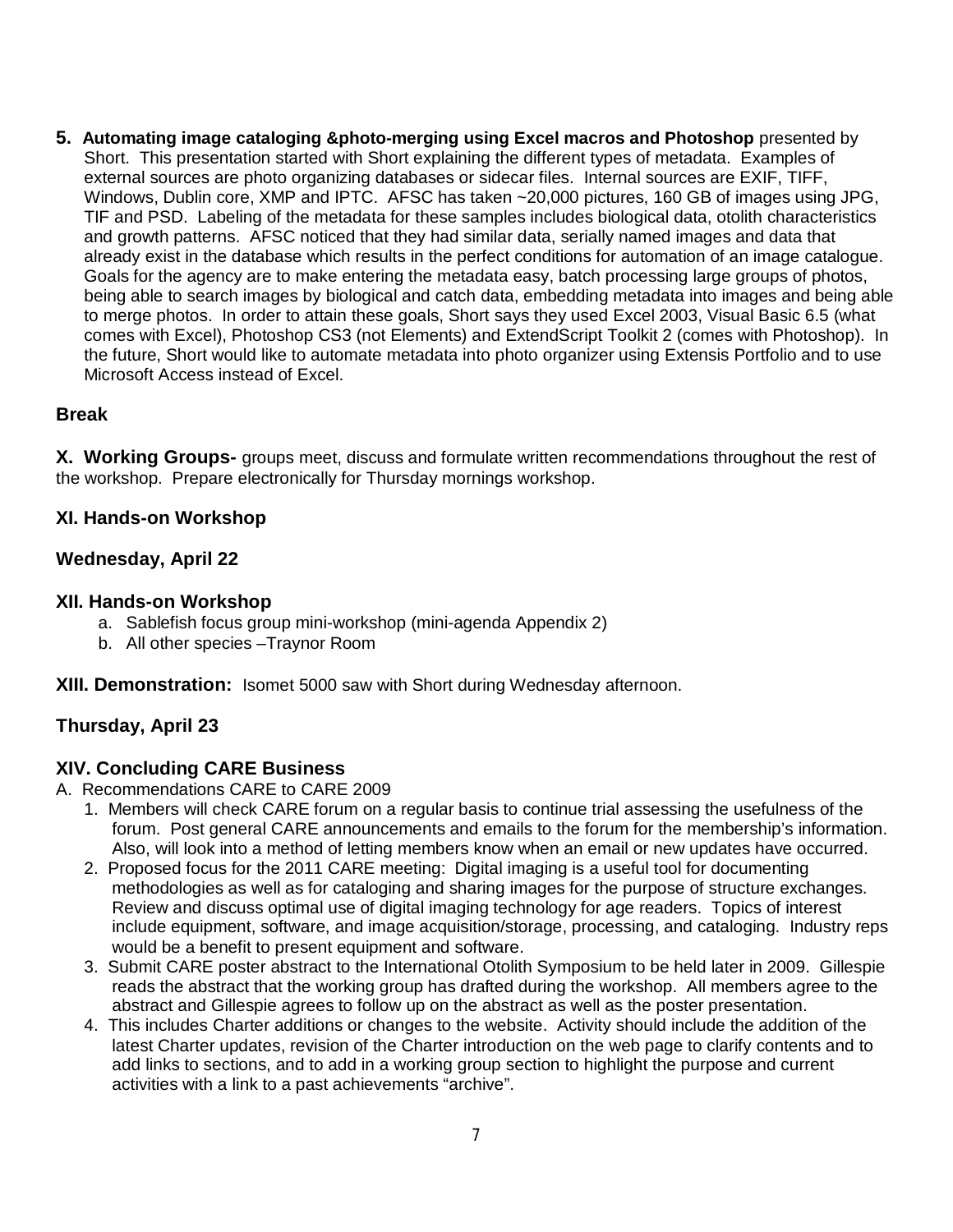- 5. Work towards posting all CASE invoices from current and historical structure exchanges as PDF's on website by linking each to respective line on the Exchange Table.
- 6. We recommend that CARE review the current CARE manual and that any changes or updates be submitted to the CARE Manual Committee lead (Kamikawa) by April 2010. Specifically, we wish to complete or initiate sections on hake, lingcod otoliths, skates, halibut, quality assurance and age validation techniques and increase resolution to the existing rockfish ageing section. The Manual Committee will submit all changes and updates to CARE for consideration at the 2011 CARE workshop. In addition, we recommend that the CARE Manual Committee review and update the CARE manual at least once every 3<sup>rd</sup> workshop. Kamikawa announces that Munk is leaving her position with the Manual Committee and a replacement is needed. Louise Taylor (NWFSC) volunteers to replace Munk.
- 7. Aimed at the Sablefish ad hoc working group: Activities include conducting an exchange of AFSC known-age samples to test the lessons learned from the 2009 CARE workshop. Since the members were able to complete only half the agenda at the workshop, explore the possibility of meeting again in 2010 to complete the CARE 2009 mini-workshop agenda.
- B. Other activities were finalized.
- C. Administration nominations for 2011 CARE workshop. There are none needed since the meeting of the CARE workshops is in odd years. The officers' positions remain the same.
- D. Schedule and location of 2011 meeting will be at the NMFS Sand Point Facility in Seattle, WA.
- E. Closing comments include thanking Anderl and the other AFSC employees for their hospitality and use of their facility.

### **XV. Continue Hands-on Microscope Work**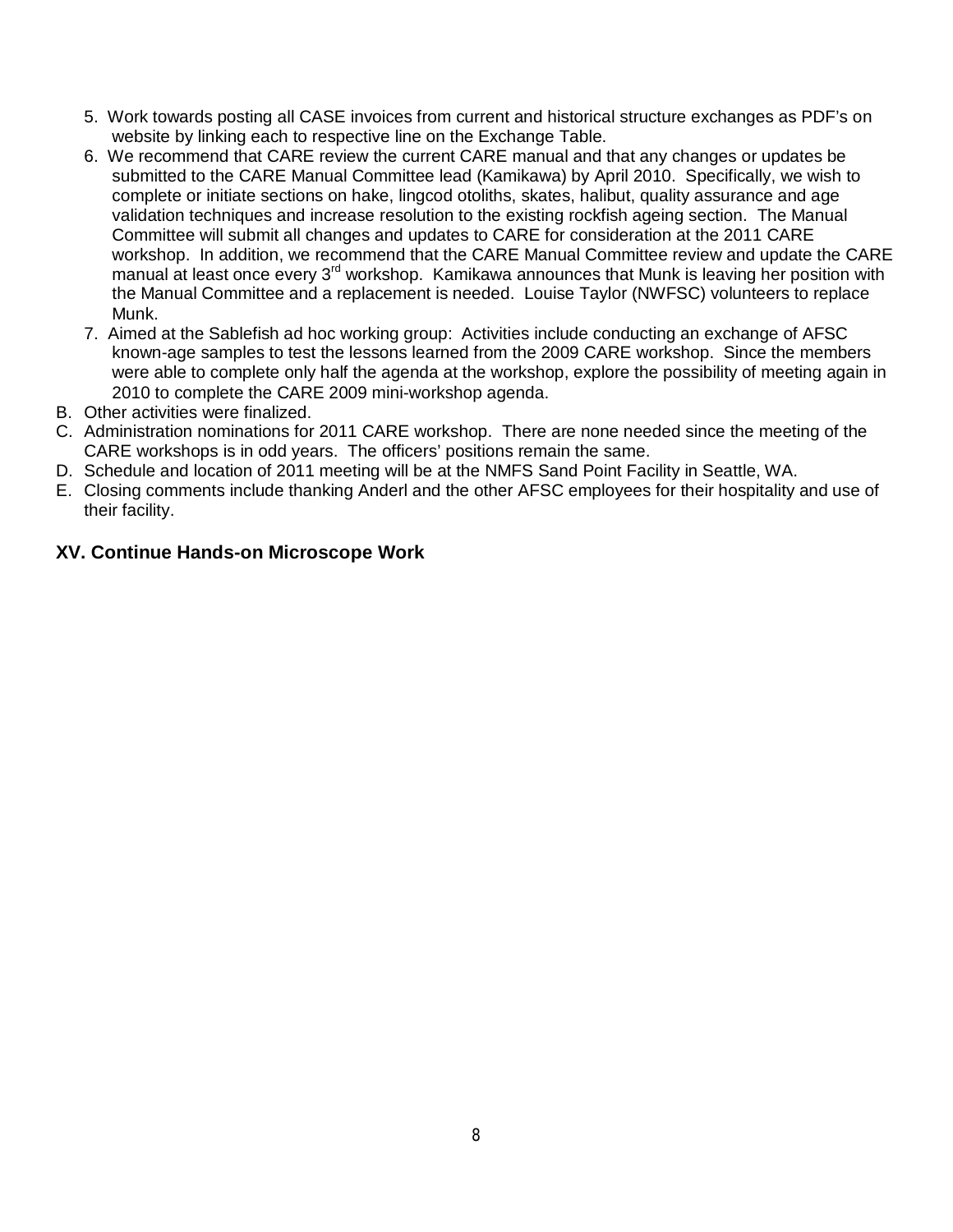#### Table 1: Attendees

| <b>Atendee</b>            | Agency       | <b>City, State/Provence</b> |
|---------------------------|--------------|-----------------------------|
| Kris Munk                 | <b>ADFG</b>  | Juneau, Alaska              |
| Jodi Neil                 | <b>ADFG</b>  | Juneau, Alaska              |
| Sonya El Mejjati          | <b>ADFG</b>  | Kodiak, Alaska              |
| Willy Dunne               | ADFG         | Homer, Alaska               |
| Elisa Russ                | <b>ADFG</b>  | Homer, Alaska               |
| Delsa Anderl              | <b>AFSC</b>  | Seattle, Washington         |
| <b>Betty Goetz</b>        | <b>AFSC</b>  | Seattle, Washington         |
| Craig Kastelle            | <b>AFSC</b>  | Seattle, Washington         |
| Jon Short                 | <b>AFSC</b>  | Seattle, Washington         |
| Irina Benson              | <b>AFSC</b>  | Seattle, Washington         |
| <b>Charles Hutchinson</b> | <b>AFSC</b>  | Seattle, Washington         |
| Chris Gburski             | <b>AFSC</b>  | Seattle, Washington         |
| <b>Charlie Piston</b>     | <b>AFSC</b>  | Seattle, Washington         |
| Chris Johnston            | <b>AFSC</b>  | Seattle, Washington         |
| John Brogan               | <b>AFSC</b>  | Seattle, Washington         |
| <b>Beth Matta</b>         | <b>AFSC</b>  | Seattle, Washington         |
| <b>Barb Campbell</b>      | <b>CDFO</b>  | Nanaimo, British Columbia   |
| <b>Karen Charles</b>      | <b>CDFO</b>  | Nanaimo, British Columbia   |
| Darlene Gillespie         | <b>CDFO</b>  | Nanaimo, British Columbia   |
| Shayne MacLellan          | <b>CDFO</b>  | Nanaimo, British Columbia   |
| Cal Blood                 | Ret.         | Seattle, Washington         |
| Steve Wischniowski        | <b>IPHC</b>  | Seattle, Washington         |
| Joan Forsberg             | <b>IPHC</b>  | Seattle, Washington         |
| Linda Gibbs               | <b>IPHC</b>  | Seattle, Washington         |
| Robert Tobin              | <b>IPHC</b>  | Seattle, Washington         |
| Nikki Atkins              | <b>NWFSC</b> | Newport, Oregon             |
| <b>Betty Kamikawa</b>     | <b>NWFSC</b> | Newport, Oregon             |
| Patrick McDonald          | <b>NWFSC</b> | Newport, Oregon             |
| Omar Rodriguez            | <b>NWFSC</b> | Newport, Oregon             |
| Louise (Lou) Taylor       | <b>NWFSC</b> | Newport, Oregon             |
| Jenny McDaniel            | <b>SWFSC</b> | La Jolla, California        |
| Sandy Rosenfield          | <b>WDFW</b>  | Olympia, Washington         |
| Jennifer Topping          | <b>WDFW</b>  | Olympia, Washington         |
| Lance Campbell            | <b>WDFW</b>  | Olympia, Washington         |
| Lucinda Morrow            | <b>WDFW</b>  | Olympia, Washington         |
| Josie Thompson            | <b>ODFW</b>  | Newport, Oregon             |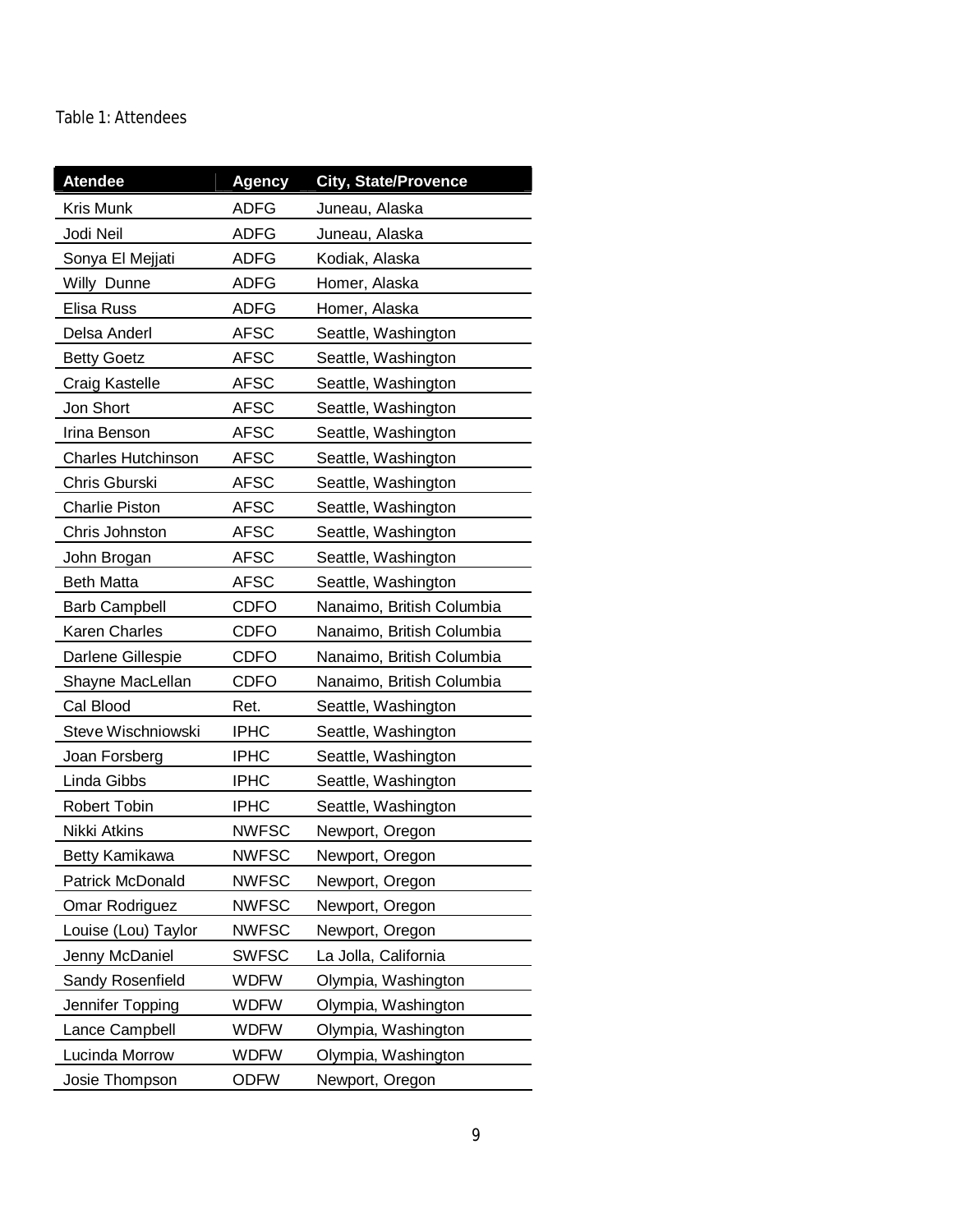Appendix 1





## **C.A.R.E. Agenda**

## **(Committee of Age Reading Experts)**

## **Canada-US Groundfish Committee**

## **April 21-23, 2009**

## **Sand Point, Seattle, WA, USA**

## **Traynor Room**

**Tuesday, 21 April**

**I. Call to Order** [8:30 am] – Shayne MacLellan (Chair)

## **II. Host Statement**

- 1. Welcome statements (Dan Ito)
- 2. Host info: safety/security orientation, social, t-shirts etc (Delsa Anderl)

## **III. Introductions**

- 1. Round-table intros (name, agency, location)
- 2. Attendance, address, phone, email sheet electronic on dedicated laptop

## **IV. Approval of 2009 Agenda**

**V. Working Group Reports** [9 -9:30 am] Activity since CARE 2008 & initiate discussion for future activities (5 min each). Can discuss further through out meeting & resolve Thursday am.

- 1. TSC Meeting/2008 CARE report (Kris Munk)
- 2. CARE Manual (Betty Kamikawa)
- 3. Age Structure Exchanges (Vice Chair: Sandy Rosenfield)
- 4. Charter Committee (Kris)
- 5. Website (Jon Short)
- 6. Forum (Nikki Atkins)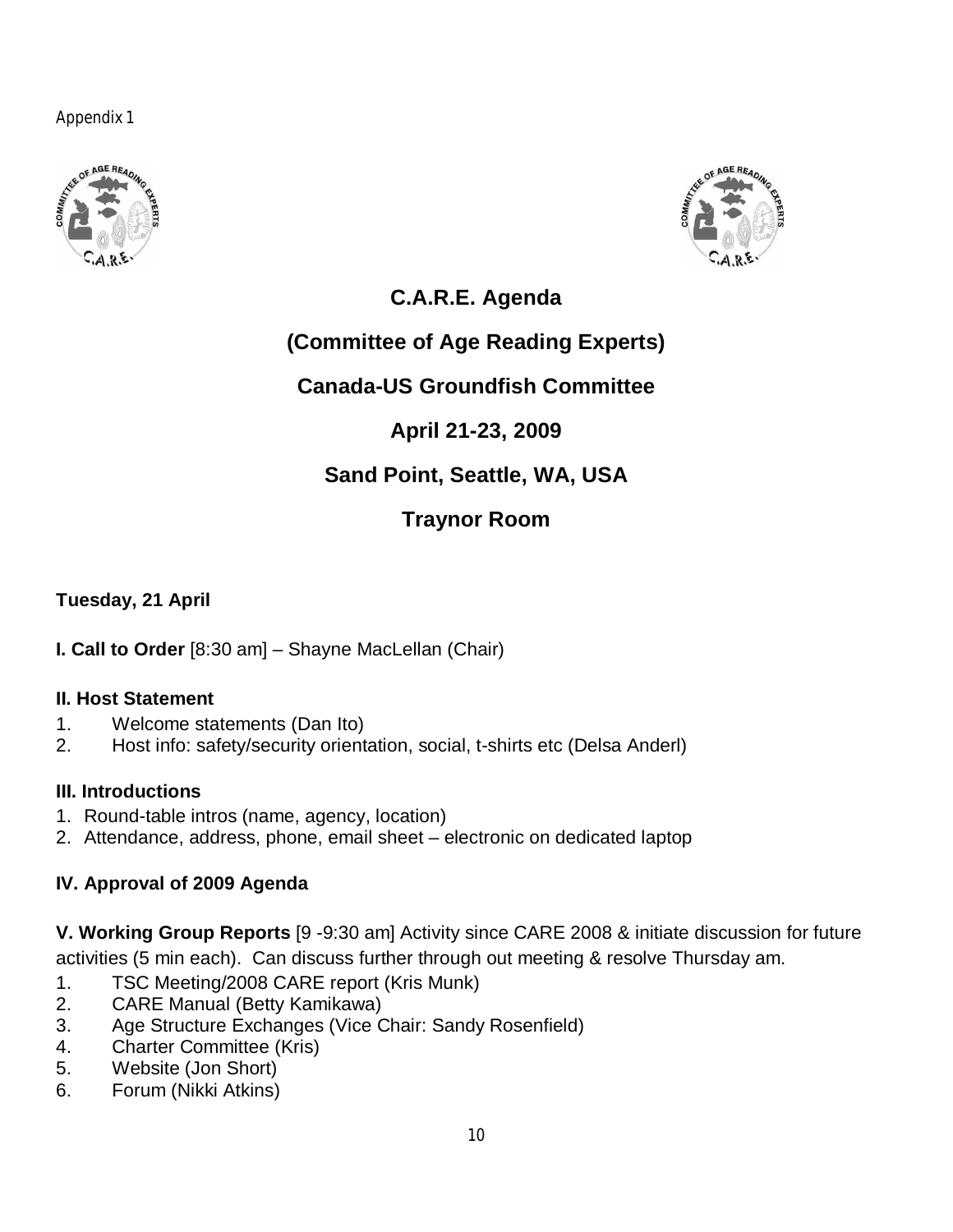## VI. **CARE recommendations**: [9:30 – 10 am]

- 1. 2008 CARE to CARE status
- a. 2008CC-01: Move CARE meetings to odd years beginning 2009.
- b. 2008CC-02: Add disclaimer & citation info to CARE website.
- c. 2008CC-03: Create trial CARE forum.
- d. 2008CC-04: Approval of CARE meeting minutes via email.
- 2. New for CARE 2011? Can craft through out meeting.

---Break --- 10– 10:15 am ---

**VII. Agency reports** [10:15-10:45 am] ~3 min each – no PPT please (bring electronic version for secretary). Brief update (staffing, organizational, new species/projects)

- 1. ADFG (Kris summarize all sites)
- 2. WDFW (Lance Campbell)
- 3. AFSC (Betty Goetz)
- 4. ODFW (Josie Thompson)
- 5. NWFSC-PSMFC (Patrick McDonald)
- 6. California  $-$  (?)
- 7. IPHC (Joan Forsberg)
- 8. MLML (?)
- 9. CDFO (Shayne)

### **VIII. Topics for Discussion/New Business** [10:45 am – noon]

- 1. Symposia/Conferences since CARE 2008 & upcoming:
	- a. ICES Workshop for Age Determination of Redfish (Shayne) 5 min
	- b. CARE presentation at IOS 2009 Monterey (Shayne) 15 min
	- c. Other conferences
- 2. Topics:
	- a. Defining working groups, roles, purpose & activities. Right now some are buried in Charter & others nowhere – post more obviously on website to see accomplishments? (Shayne) 10 min
	- b. IPHC non-halibut 1960's samples (Steve Wischniowski) 10 min
	- c. Use of digitized otolith reference sets (Steve) & agency protocols for outside use of archival samples 10 min
	- d. Need for standard age reader ID that could be used in the state/federal/provincial(?) databases (Patrick McDonald) 10 min
	- e. Non-agenda items

--- Lunch --- noon -1 p.m. ---

## **IX. Scientific Presentations** 10 min each [1 -2 pm]

- 1. Known-age sablefish research (Delsa)
- 2. Ad Hoc Sablefish group results (Kris)
- 3. Lingcod fin/otolith comparison (Willy Dunne)
- 4. Overview of recent research at AFSC (Craig Kastelle)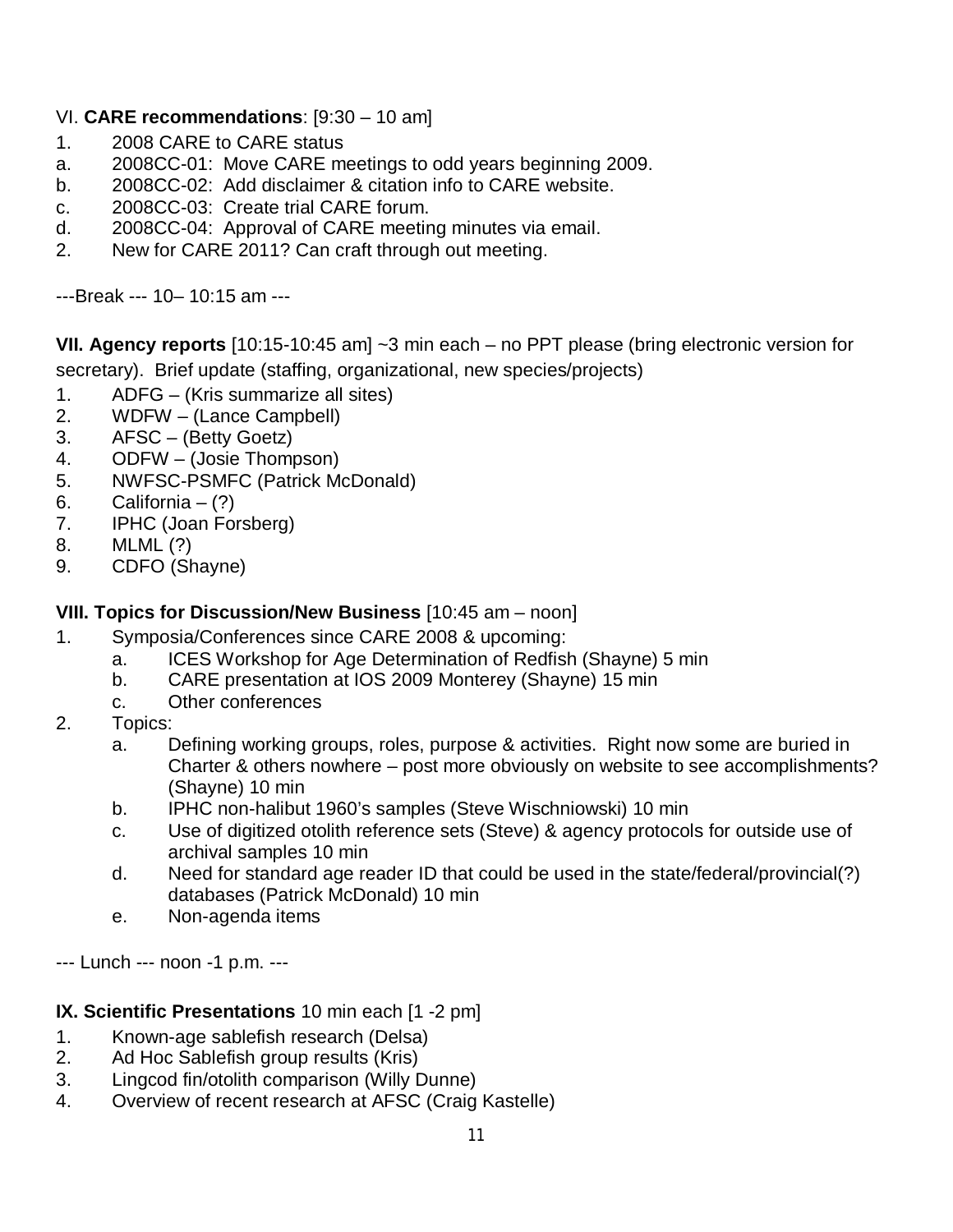5. Automating image cataloguing & photo-merging using Excel macros & Photoshop (Jon)

---Break --- 2:00 - 2:15pm ---

**X. Working groups** [2:15 - 2:45] – Meet, discuss & formulate written recommendations through out rest workshop. Prepare electronically for Thursday morning.

**XI. Hands-On Workshop** [3:00 – 5:00] Depending on time we finish business we can get a head start on scope work.

## **Wednesday, 22 April**

**XII. Hands-On Workshop** [9 am – 5 pm]

- A. Hands on scope work
- a. Sablefish focus group mini-workshop (mini-agenda attached)
- b. All other species Traynor Room

**XIII. Demonstration:** Isomet 5000 saw (Jon) - during Wed. afternoon sometime.

## **Thursday, 23 April**

### **XIV. Concluding CARE business** [9 – 10:30 am]

- A. Recommendations 2009
- B. Other activities finalization
- C. Administration nominations
- D. Schedule and location of 2011 Meeting
- E. Closing -adjourn

**XV. Continue hands-on** [rest of day as needed]